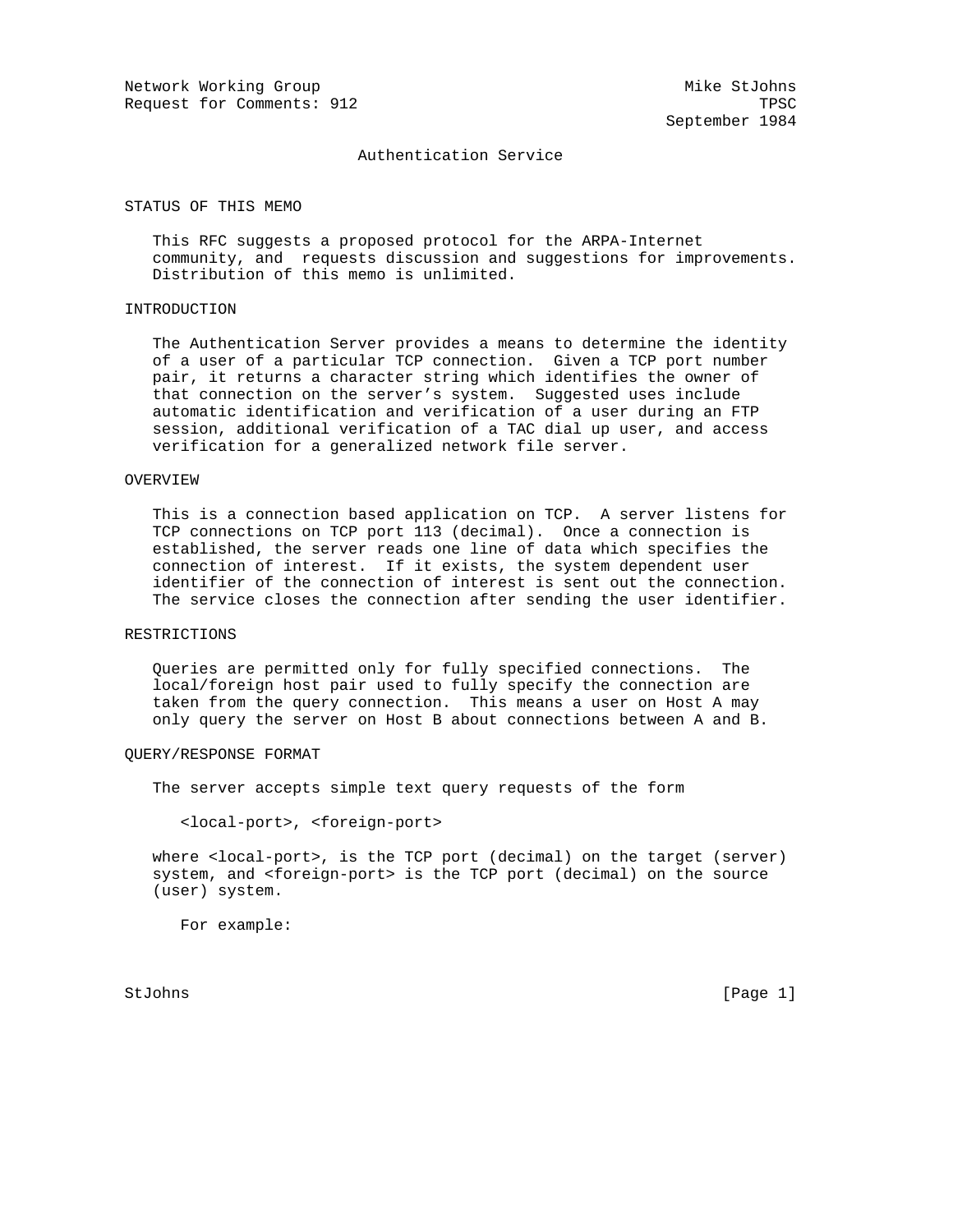RFC 912 September 1984 Authentication Service

23, 6191

The response is of the form

<local-port>, <foreign-port> : <response-type> : <additional-info>

 where <local-port>, <foreign-port> are the same pair as the query, <response-type> is a keyword identifying the type of response, and <additional info> is context dependent.

For example:

23, 6191 : USERID : StJohns

# RESPONSE TYPES

A response can be one of two types:

### USERID

 In this case, <additional-info> is the printable representation of the user identifier of the owner of the connection. The format of the returned user identifier is completely system dependent.

### ERROR

 For some reason the owner of the TCP port could not be determined, <additional-info> tells why. The following are suggested values of <additional-info> and their meanings.

INVALID PORT

Either the local or foreign port was improperly specified.

NO USER

 The connection specified by the port pair is not currently in use.

## UNKNOWN ERROR

 Can't determine connection owner; reason unknown. Other values may be specified as necessary.

StJohns [Page 2]